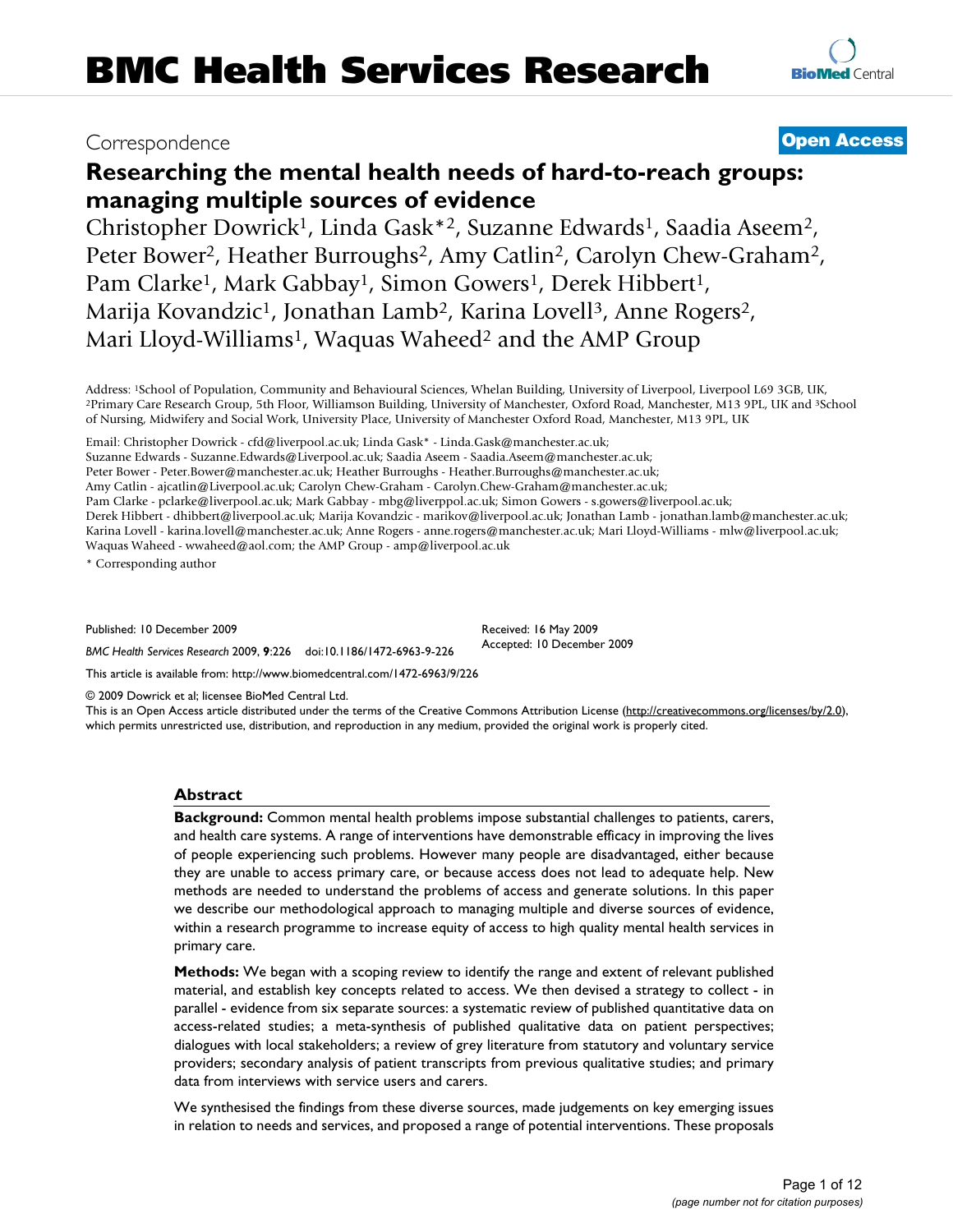were debated and refined using iterative electronic and focus group consultation procedures involving international experts, local stakeholders and service users.

**Conclusions:** Our methods break new ground by generating and synthesising multiple sources of evidence, connecting scientific understanding with the perspectives of users, in order to develop innovative ways to meet the mental health needs of under-served groups.

#### **Background**

#### *The scale of the problem*

According to the World Health Organization, half of all people with ill health in Western Europe have mental illness, with the majority coming into the diagnostic categories of anxiety and depression [1]. Mental health problems impose substantial emotional, social and economic burdens on those who experience them, their families and carers, and society as a whole [2-4]. A wide range of clinical interventions [5], collaborative care [6], selfmanagement [7], and social and community initiatives [8] are effective in improving the lives of people experiencing common but disabling mental health problems such as depression and anxiety. However many people with high levels of mental distress are disadvantaged, either because care is not available to them in the right place and time, or because when they do access care their interaction with care-givers deters help-seeking or diverts it into forms that do not address their needs [9].

Groups with inadequate access to primary care include people from black and minority ethnic (BME) communities, asylum seekers, homeless people and adolescents with eating disorders [10-13]. Groups who receive inadequate help when they do access primary care include elders, people with advanced cancers, those at risk of long term sickness absence and people with medically unexplained symptoms (MUS) [14-17].

The extent of commonality of issues across these hard-toreach groups means a combined approach is likely to be most effective. The Social Exclusion Unit's report on mental health confirms that people from these groups face considerable barriers to getting their mental health needs addressed [3]. Women from BME communities, homeless people, asylum seekers, and elderly people living alone, for example, often experience severe and persistent social difficulties. Engagement and communication are inherently problematic in the case of adolescents with eating disorders [18] and women from ethnic minorities [19]. We consider that lessons learnt here may have wider implications for other groups of people whose mental health problems are managed within primary care.

#### *The need for a new methodological approach*

Existing methodological approaches go some way towards enabling a thorough understanding of the mental

health needs of such hard-to-reach groups, and to generating new solutions to those needs: but none is sufficient.

Quantitative evidence from randomised trials, and subsequent systematic review and meta-analysis, provide valuable information about what works and for whom, but is of little help in explaining why. Qualitative sources of evidence are needed to find out why current practices may not work, and what might help to improve them. Published qualitative sources may not directly address key questions, such as problems with access: hence there may be a need to turn to detailed interview transcripts, or to ask actual and potential service users and providers directly about specific issues. Grey literature, produced by service providers or advocacy groups, is a useful source of evidence for the current priorities of policy makers and service providers. Stakeholders must be involved not only in answering research questions, but also in conceptualising the questions to be asked. It is then essential to find effective and valid ways of synthesising evidence in order to generate and test potential solutions.

Other groups have proposed ways of combining some of these multiple sources of evidence, to inform the design of complex interventions. Dixon-Woods et al [20] propose a valuable range of methods for synthesising quantitative and qualitative evidence, but their focus is primarily on published research. The perspectives of service users and health professionals have been combined with systematic literature review to guide study design by Robinson et al [21] and Richards et al [22]. Al-Janabi et al have combined economic evaluation with meta-ethnography and participant interviews [23]. Lovell et al [24] have extend this with a modelling procedure which includes both synthesis of diverse sources of published research evidence and a consensus process to guide the delivery of an intervention. However in these studies the involvement of stakeholders, especially service users, tended to be limited both in numbers and in scope, with relatively little enquiry into views on problem formulation or presentation. None of these approaches have reported reviewing grey literature on existing services.

In the context of the mental health needs of hard-to-reach groups, where there is uncertainty not only about how services should be configured but also about how mental health needs should best be understood, we therefore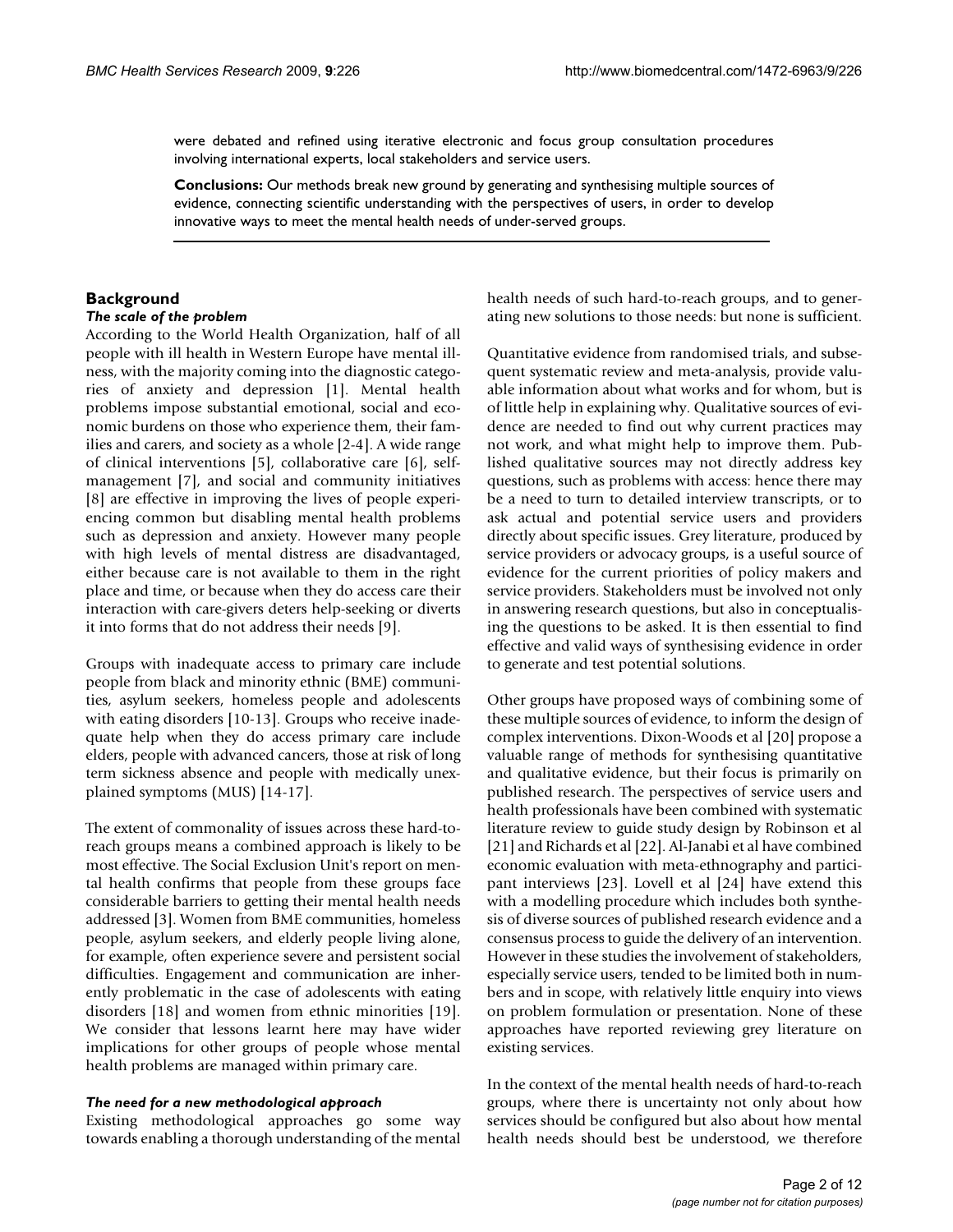considered it necessary to undertake a more rigorous and comprehensive approach to evidence generation and synthesis.

#### *Aims and objectives*

The aim of our research and development programme (AMP) is to increase equity of access to high quality primary care mental health services for hard-to-reach groups [25]. The objective of this paper is to describe how we tackled the methodological challenges inherent in clarifying the mental health needs of people from these groups; in identifying relevant evidence-based primary care services, and barriers and facilitators for access to them; and then in developing a portfolio of credible and acceptable interventions.

## **Methods**

#### *Underlying perspectives*

We began with the assumption that members of hard-toreach groups are not passive victims suffering mental health problems, but are people who interpret and respond to experiences, and are capable of mounting challenges to external forces bearing upon them [26]. We considered the interrelationships between macro-level societal and institutional factors in the creation of mental health problems amongst hard-to-reach groups, and the interventions offered to them within or through primary care. We focused on key clinical outcomes, exploring how to adapt service configurations to meet patients' needs rather than changing patient presentation to fit in with existing services. We put patients' experiences and expressed needs at the centre of care, and addressed the broader practice and policy contexts in which these are located.

We adopted a whole system approach to identify needs, barriers and facilitators to developing a range of credible and acceptable interventions. This meant that we could and should - examine diverse sources of evidence [27].

The approach we have taken is presented schematically in Figure 1, to which the rest of this section of the paper refers. We carried out the literature reviews and stakeholder exercises in parallel, rather than in series, in order to give stakeholders the opportunity to inform the literature reviews.

#### *Identifying key concepts*

We began with a scoping review to develop a map of key concepts concerning access to primary care, and to identify the range of current interventions that have been used to improve access to care. This review was generic and not restricted to mental health: the intention was to capture the full range of relevant concepts and definitions. Initially, members of the research team were asked to identify key papers and books relating to access. This database was augmented by a search of electronic databases using a range of terms relating to access, combined with a search filter developed at the National Primary Care Research and Development Centre in Manchester to identify conceptual and theoretical literature (the scoping review strategy is available on request from the authors). Candidate interventions around access were developed, starting with the list of interventions developed by the EPOC group of the Cochrane Collaboration [28], and refined through focussed literature searches and reflection on the developing conceptual map.

The major components of our scoping review are presented in Figure 2.

We draw attention to three key concepts emerging from this review.

*Recursivity:* refers to the ways in which illness behaviour is both enabled and constrained by the interactions that take place between individuals and health professionals in health service settings [29]. The ability of health professionals to communicate effectively with patients may reinforce or discourage health action in the future [30].

*Candidacy:* describes how people's eligibility for healthcare is determined between themselves and health services [31]. Candidacy arises from ongoing negotiation, influenced by a wide number of factors. Health services are constantly defining and redefining the legitimate objects of health services. In response, patients are also trying to make sense of this process.

*Cultural competence:* mental health services have traditionally not been responsive to ethnic and cultural minorities [32]. One criticism of the notion of 'cultural competence' is that it often focuses on particular BME groups and ascribes characteristics to individuals based on a crude group membership [33]. An alternative conception is that cultural competence requires clinicians to take into account the individual values, beliefs and practices of the patient (which may or may not reflect their membership of a group). In this way, cultural competence can be seen as a specific form of patient-centredness [34], where the clinician 'tries to enter the patient's world, to see the illness through the patient's eyes' [35].

## *Gathering evidence*

We used these concepts to underpin the direction of our investigation of the mental health needs of people from under-served groups, and how best to meet them, drawing evidence from six separate sources.

#### *Systematic review*

We systematically reviewed published evidence concerning the effectiveness of candidate interventions in improv-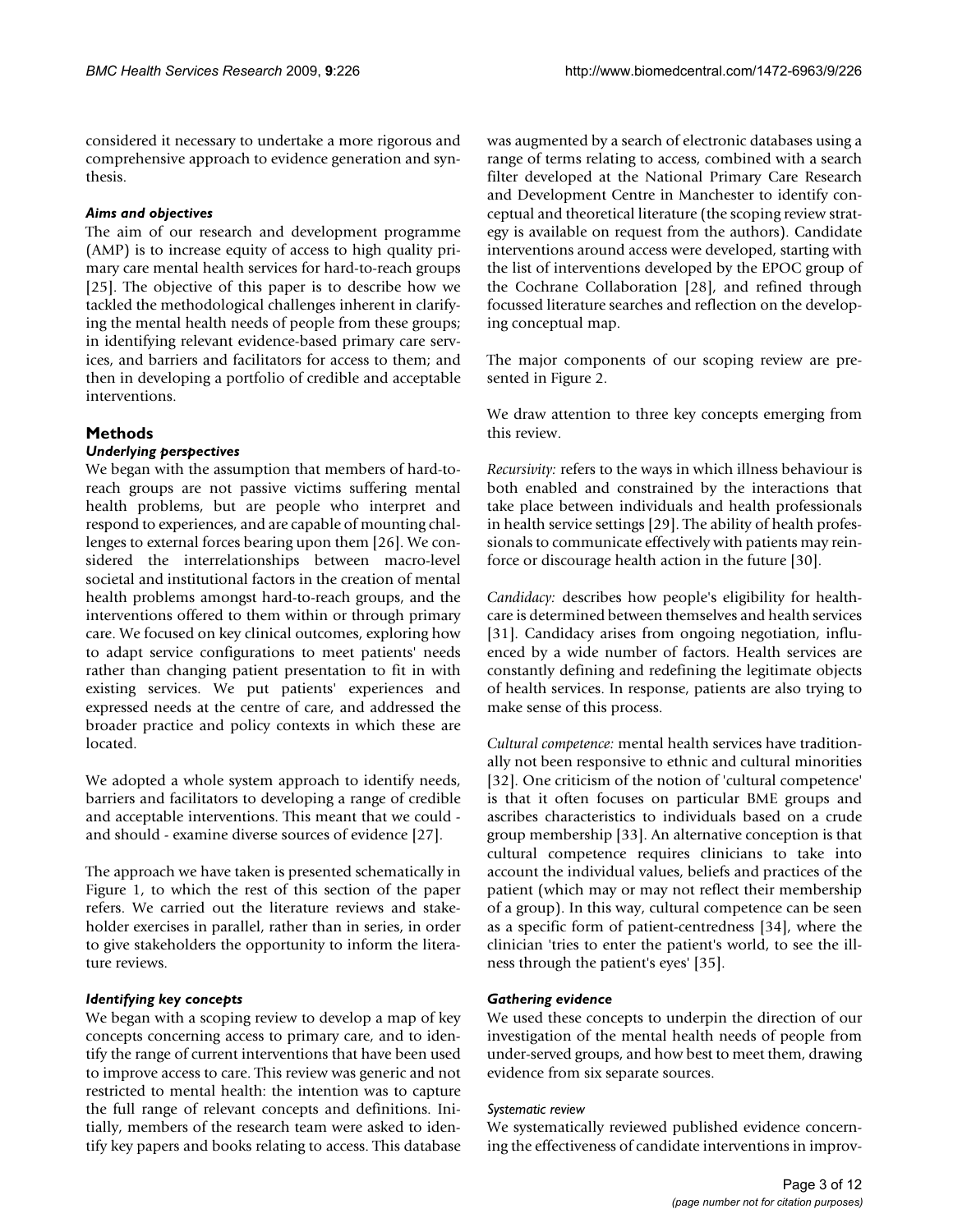

**Figure 1 Methods of evidence generation and synthesis**.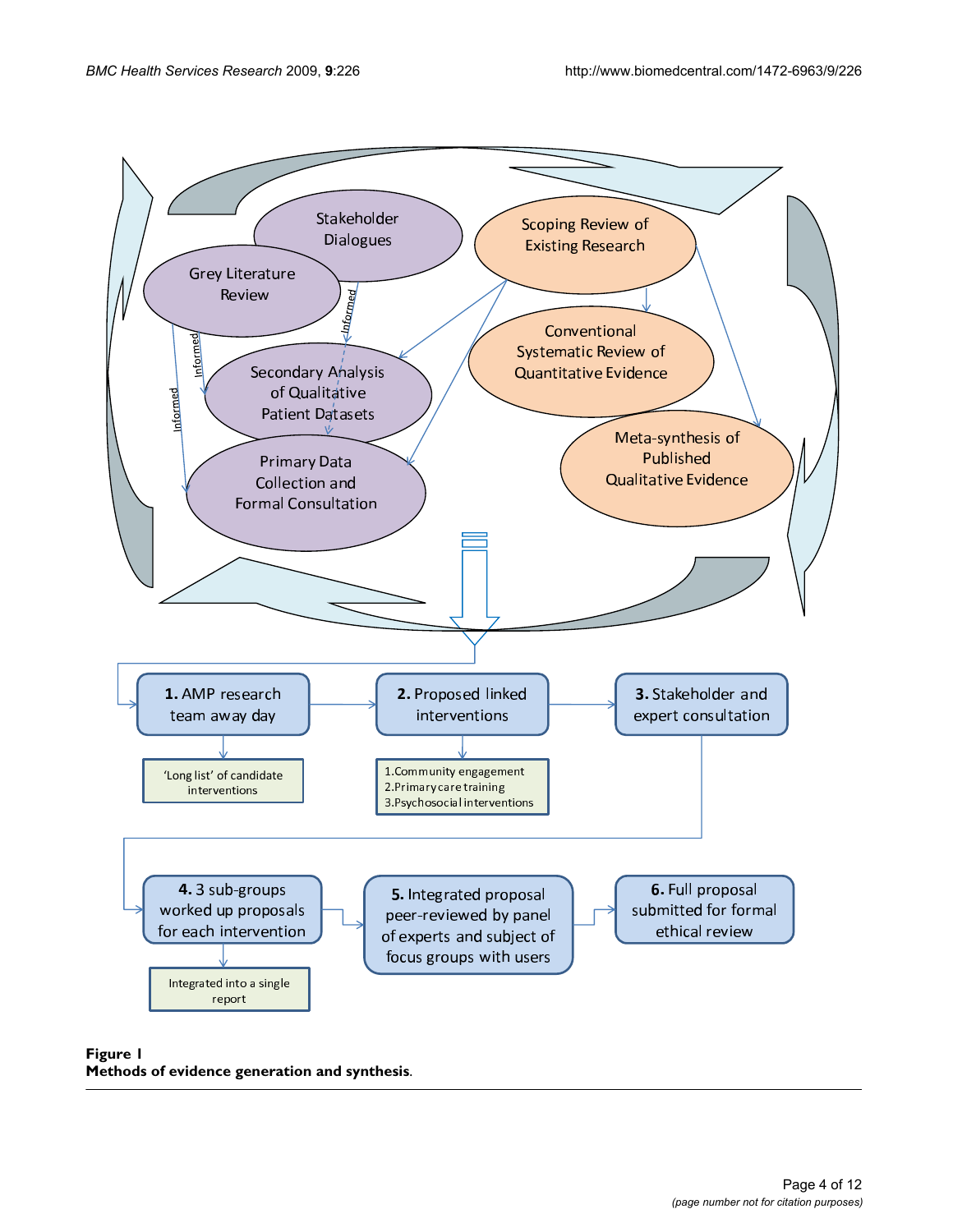

ing access to primary care for patients with mental health problems. The population under review was patients with mental health problems in primary care. This included diagnosed disorders and non-specific problem categories such as 'psychosocial problems' and 'stress'. We included the range of candidate interventions that have been used to improve access to care identified in the scoping review. Comparisons included no treatment, usual care, and other candidate access interventions. We expected that most published quantitative evaluations of the effectiveness of interventions would focus on effectiveness and cost-effectiveness outcomes, and that benefits of access would be implied rather than stated. The focus was on identifying the amount of evidence for each group, the range of interventions that had been trialled, and the broad pattern of the results.

The review began with a search of the Cochrane Database of Systematic Reviews and DARE for previous reviews of candidate access interventions. This was followed by a search of MEDLINE, EMBASE, CINAHL and PsychINFO using a range of terms relating to candidate access interventions, combined with an RCT and primary care filter. The full text of abstracts identified by the search were obtained and eligibility judged by two reviewers. Papers where eligibility was difficult to judge were assessed by other members of the research team and disagreements resolved by discussion. Eligible papers (n = 133) had data extracted onto standardised pro-forma and quality was assessed using standard criteria. Results were presented as narrative or analysed using conventional meta-analytic techniques where appropriate.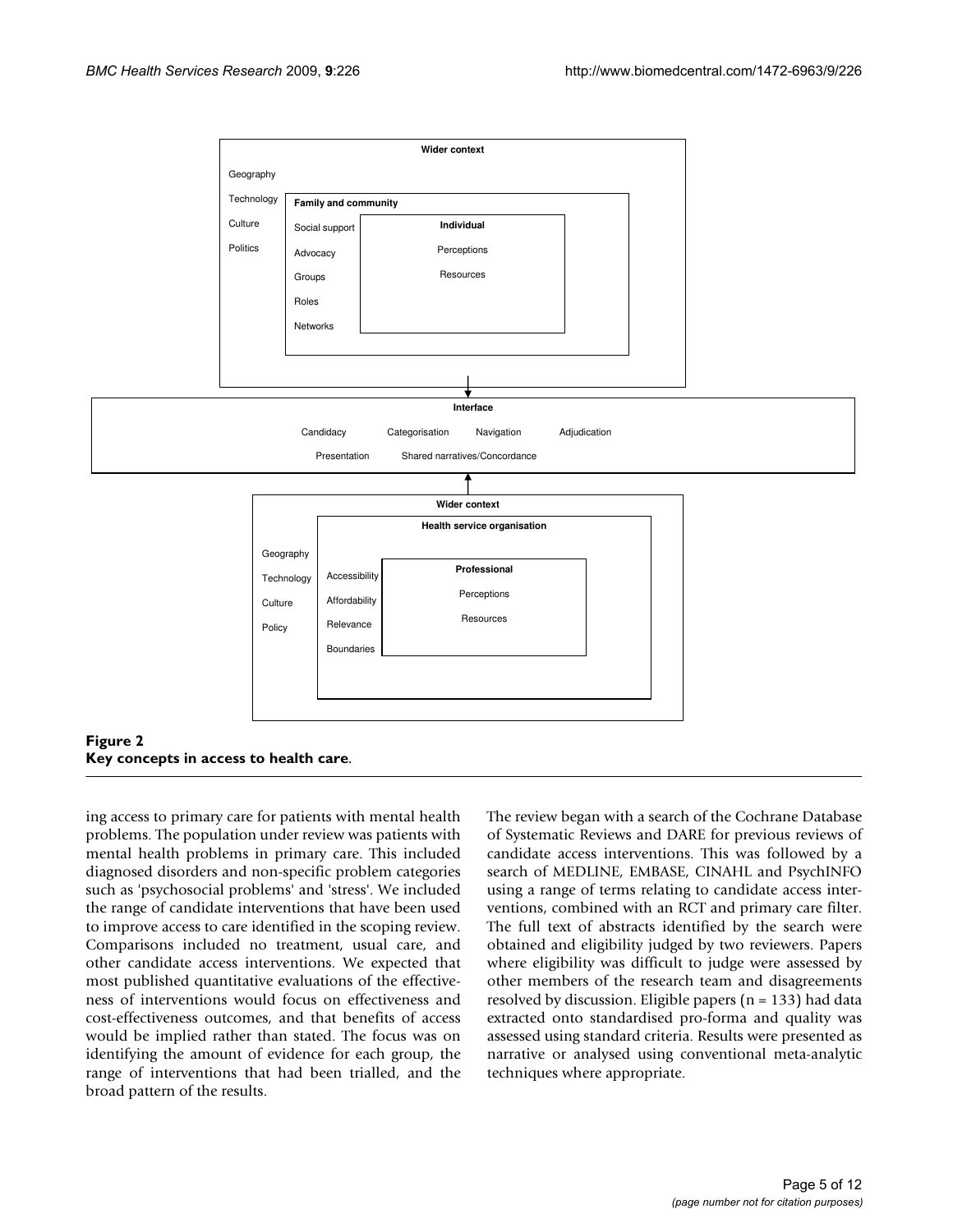#### *Meta-synthesis of published qualitative literature*

By identifying commonalities across disparate published qualitative sources, meta-synthesis works in a similar way to a meta-analysis of disparate published quantitative sources, in generating a more powerful level of evidence in relation to a particular issue. This qualitative review examined the experiences, and attitudes to mental health treatment of identified hard-to-reach groups in their social contexts, in order to shed light on participants' understandings of the processes of access and their experiences of the health system.

Search terms generated from known papers and prior research were combined with a previously developed qualitative research filter, tested and adapted to run across MEDLINE, CINAHL, EMBASE, PsychINFO, ASSIA and WoK. The resulting abstracts were assessed for relevance and a sub-set of papers was then extracted. The British Sociological Association's quality criteria [36] were used to generate a definitive set of 21 papers for the final synthesis. Key findings were extracted to standardised proforma and were synthesized within and across groups using the classic lines-of-argument approach proposed by Noblit and Hare [37].

#### *Dialogues with stakeholders*

This was a two stage process. We formed a stakeholder steering group through actively establishing relationships with stakeholders. This group then helped us to identify the mental health needs of our exemplar hard-to-reach groups and the extent to which primary care currently meets these needs; and the barriers and facilitators to, and critical components of, high quality mental health services in primary care.

Potential stakeholders were identified using snowballing techniques [38]. Dialogues were conducted with individuals and groups, either by telephone or face-to-face. We arranged 53 dialogues in individual or group format with 83 key opinion leaders and informants from relevant organisations, including health professionals, clinical academics, other service providers, commissioners, and service user and carer representatives of our exemplar groups. Stakeholders were also invited to suggest relevant grey literature, inform the systematic reviews, and suggest potential contacts for subsequent interviews with former, current and potential service users.

Audio-recordings or notes of dialogues were made, with the consent of the participants. A dialogue analysis template was completed for each encounter. Each stakeholder was sent a draft copy of their dialogue analysis for any amendments and additions. Each completed document was then analysed using a thematic analysis template. Each analyst identified over-arching and common themes within exemplar groups, and noted synergies and differences between groups. Finally, we produced a parallel thematic analysis which portrayed the emerging themes identified by each analyst, and developed a synthesis of findings with recommended interventions and approaches to improving access.

#### *Grey Literature*

The aim of the grey literature review was to find out what mental health services, of relevance to primary care, were currently available, planned or potentially accessible for members of hard-to-reach groups, primarily across the north-west of England.

Using the wide range of specialist expertise available in the research team, we sourced relevant published material. We did not seek a comprehensive collection, rather we sought to identify and address gaps in the peer reviewed literature. Documents ( $n = 120$ ) gathered in this pragmatic search were were mainly statutory health sector or voluntary sector reports. Individual summaries were prepared for each document, with a focus on recommendations relevant to the eight exemplar groups and their access to mental health services. We also looked for any guidance on the design of interventions to improve access, and examples of good practice and innovation.

## *Secondary analysis of qualitative datasets*

The aim of this study was to gather evidence from service users about key issues in relation to access to primary care mental health services, arising from the scoping review. This analysis was complementary to the meta-synthesis in that it allowed access to the full text of interview transcripts, rather than the illustrative material presented in published papers.

Qualitative studies contributing data for secondary analysis were sampled by convenience from those already collected in other projects within the wider research activity of the team. Research team members selected particular datasets from those available according to the team's judgment on their relevance to our research objectives. As the original studies were designed to answer various research questions related to common mental health problems and mental well-being, transcripts that were judged by the primary researcher as irrelevant were discarded after discussion. The next step was a random selection of transcripts from each of seven datasets, generating 33 transcripts for analysis.

The process of collaborative secondary analysis was based on the methods described by May *et al* [39]. Initial analysis using new conceptual perspectives, naïve to original research findings was conducted in parallel with re-analysis conducted by primary researchers or by comments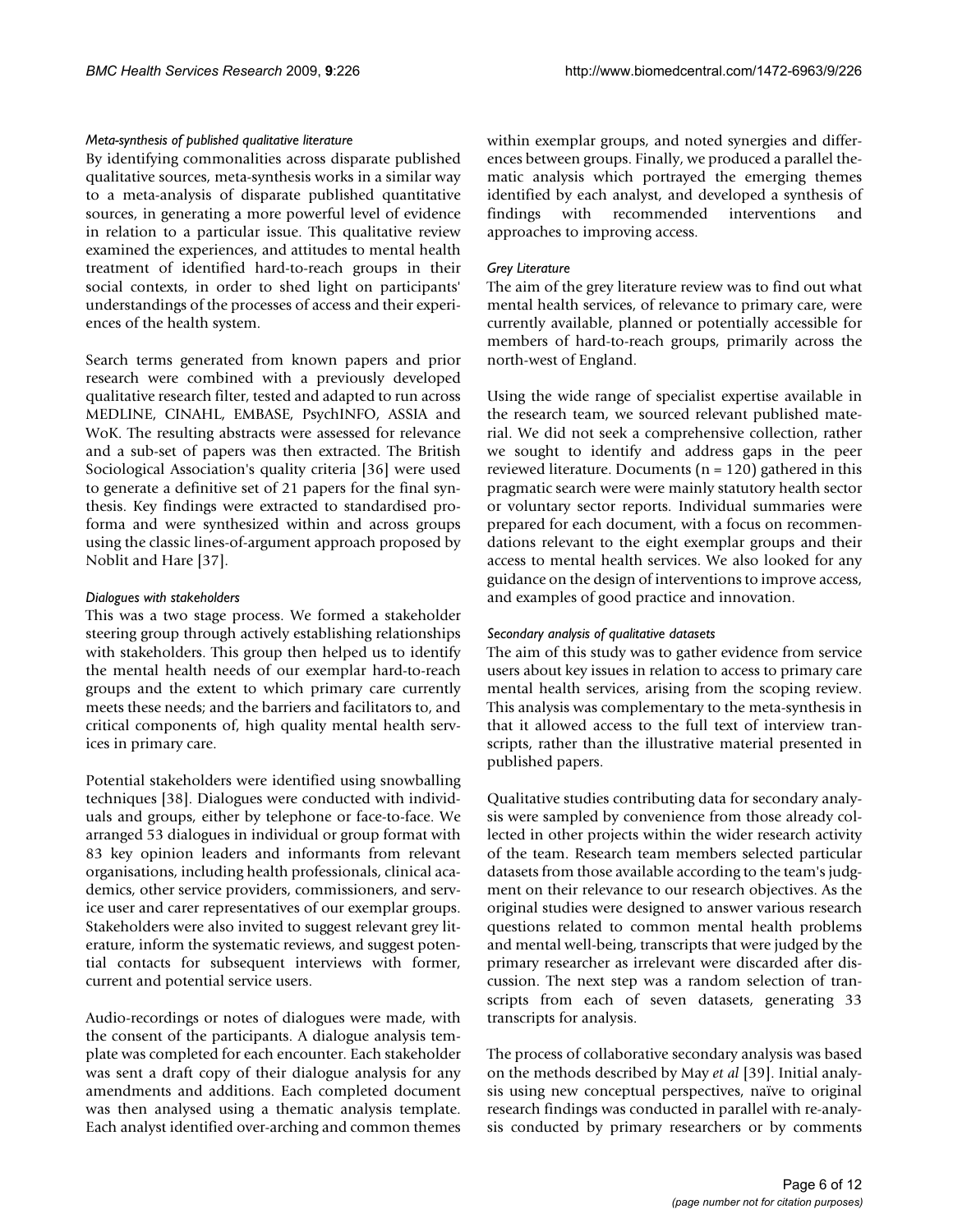from primary researchers on initial findings. The next step was cumulative comparative analysis, where initial findings could be complemented by additional theoretical sampling, and final summaries of findings for each study were sent to primary researchers for validation. Finally a condition comparative analysis considered similarities and differences between findings for each study group.

#### *Interviews with (potential) service users*

The aim of this study was to continue the process of gathering evidence from service users and carers about key issues in relation to access, focussing on members of hardto-access groups for whom adequate evidence was not available from the meta-synthesis of published qualitative literature, or from the analysis of existing qualitative datasets.

This study therefore sought interviews with service users and carers from five BME communities (South Asian, Irish, Chinese, Somali and Polish), and with asylum seekers, homeless people and adolescents with eating disorders. Recruitment started with flyers displayed at locations across Liverpool and Manchester, where members of our target groups would be likely to attend. The interviews were conducted at locations convenient to the participants: usually this was in office space provided by the recruiting organisation, but on occasion in the participant's own home. Interpreting was facilitated by M-Four Translations, at Manchester City Council.

Basic demographic data was collected for each participant. The interviews  $(n = 34)$  were semi-structured, with a topic guide developed with reference to the scoping review and interviews with stakeholders (see above). All the interviews were audio-recorded and transcribed verbatim.

Transcripts were analysed on a case-by-case basis, focusing on: the ways in which the participants understood their emotional health and well being; their attitudes towards help-seeking for emotional distress; and their experiences if they had tried to access mental health services. A comparative case analysis within the exemplary groups identified group specific themes. A further comparative case analysis across the complete dataset identified over-arching themes. Ethical approval for this aspect of the programme was given by Wrightington, Wigan and Leigh Research Ethics Committee [reference 08/H1014/39].

#### *Synthesising evidence and generating solutions*

We synthesised the evidence gained from these multiple and diverse sources, using a consensus process [40], to inform our development of candidate interventions which would take account of known barriers while remaining sensitive to the needs, preferences and priorities of our exemplar hard-to-access groups and other stakeholders. We focused on mental health-related services which have the potential to be commissioned by primary care trusts, including those delivered by nonstatutory organisations.

Our procedures for generating the candidate interventions involve a series of interactions between the research team and local stakeholders, actual and potential service users from our exemplar groups, and a panel of national and international academic experts in the field of primary care mental health (see Figure 1).

1. We began this process with a tightly structured away day for the entire AMP research team, at which we considered the totality of evidence generated from the various sources indicated above, and used facilitated small-group techniques to generate an initial 'long list' of candidate interventions.

2. We then produced a working document, as a basis for consulting with the wider health care community. This document proposed a set of linked interventions in three domains:

- enhanced community engagement, to raise awareness of the potential benefits of interaction with primary care;
- increased sensitivity of primary care teams to the mental health needs of people from hard-to-reach groups;
- the design and implementation of a range of sensitised psycho-social interventions.

3. Members of our stakeholder group and our panel of experts were invited to comment on the working document, using electronic pro-formata.

4. The research team then formed into three sub-groups, to work up detailed proposals for each of the proposed domains, taking account of service user, stakeholder and expert comments. We then integrated the working groups' reports into a single document.

5. We invited our panel of experts to subject the detailed integrated proposal to a formal peer-review process; and, in parallel, held a series of consultations with service users and primary care teams to gather views on the utility and acceptability of these proposals.

6. Finally, we submitted the full proposal for formal ethical review through the NHS IRAS system.

## *Ilustration of methods*

To illustrate how these processes worked, we describe how we focused our intervention strategy on specific hard-to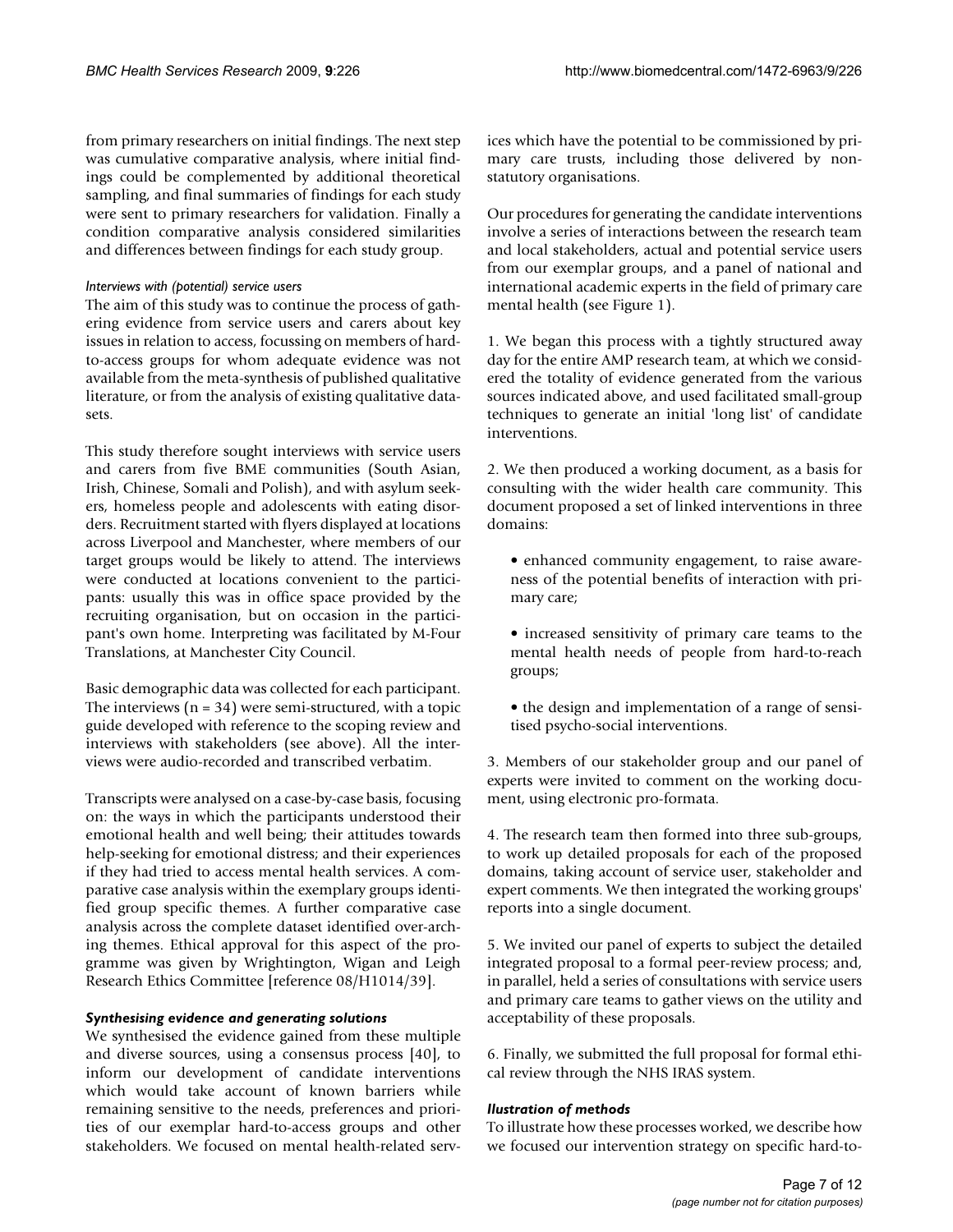reach groups - older people and people from BME communities, who are experiencing depression and medically unexplained symptoms - and why we chose particular sorts of interventions.

The direction of inquiry was informed by the concepts emerging from the scoping review, principally recursivity, candidacy and cultural competence. Our starting point was to target groups who are least likely to access primary care (such as BME communities) and those who receive substandard care if they do obtain access (such as older people). Our systematic review of psychosocial interventions identified the largest number of positive outcome studies in these two groups. Findings from our meta-synthesis and our secondary analysis highlighted differing ways in which mental health problems may be expressed, with a strong emphasis on physical manifestations of suffering: hence we realised the importance of including physical symptoms. And we received convergent advice from our local stakeholders, our panel of experts and our participating primary care trusts that older people and BME groups should be given highest priority.

The rationale for our choice of the form and content of psychosocial interventions to be tested is derived from a synthesis of our multiple sources of evidence, including our programme team meetings. This is summarised in Table 1.

We can see from this table how evidence from stakeholders, service users and qualitative literature all emphasised the need for health care organizations and health professionals to promote anti-discriminatory attitudes and behaviours. Reviewing the different sources of evidence about increasing access to interventions, we found that the content of psychosocial interventions needs to be presented in ways which are culturally acceptable, incorporate physical difficulties and decrease social isolation. It also became clear, from the meta-synthesis, the secondary analysis and the stakeholder perspectives, that there is a need to incorporate service users' own explanatory models, language and metaphors within the psychosocial interventions. Stakeholder and service user perspectives indicated that the interventions should be available in a number of delivery modes, and in both healthcare and community settings.

The trustworthiness of our approach can be further assessed by the extent to which emergent findings challenged the prior assumptions of the research team, and by the ways in which we addressed divergent evidence.

With regard to our prior assumptions, we have been presented with three major challenges by our evidence synthesis: the first concerns the complexity of defining access,

which we are now considering further; the second is the unexpected extent of existing information on effective psychosocial interventions for BME groups and older people, which enables us to refine our planned interventions to a greater level of specificity than anticipated; and the third is the strong emphasis on the physical embodiment of suffering, which will influence the content of our educational interventions with primary care teams.

Evidence from different information sources was more likely to provide differing emphases, rather than formally to diverge. For example, in Table 1 we see that service users tended to emphasise the problem of isolation and loneliness, whereas the qualitative metasynthesis focused more on potential solutions inherent in re-engagement with the wider social world. Amongst service users, there was divergence of views about acceptable care for their mental health problems, with preferences ranging from specialist psychiatric care, through general practice to complementary approaches such as acupuncture or aromatherapy. We overcame this discordance by incorporating the concept of medical pluralism, expressed in the statement that culturally competent care needs to address individual values, beliefs and practices and 'see the illness through the patient's eyes' [34].

## **Discussion**

The AMP programme is designed to increase equity of access to high quality mental health services in primary care. The first steps to achieving this are to find out what high quality services exist, and what the barriers and facilitators are to their successful implementation for people from under-served groups. In this paper we have explained how and why we gathered and then synthesised evidence from multiple sources, in order to understand the problems and generate potential solutions.

## *Strengths and limitations*

The major strength of our methodological approach is that it has enabled us to answer a set of important questions which could not adequately be addressed by simpler or more conventional means. No single source of evidence would have provided adequate information, or had sufficient credibility, to allow confident understanding of the problems being presented or their potential solutions. Conversely, each provided a unique facet of the overall picture.

The systematic review could tell us what psychosocial interventions worked for which groups of people, but not how or why they worked nor, importantly, how such interventions might be better accessed. The grey literature review and stakeholder interviews could tell us what services are available or planned, but not what potential service users thought about them. The meta-synthesis and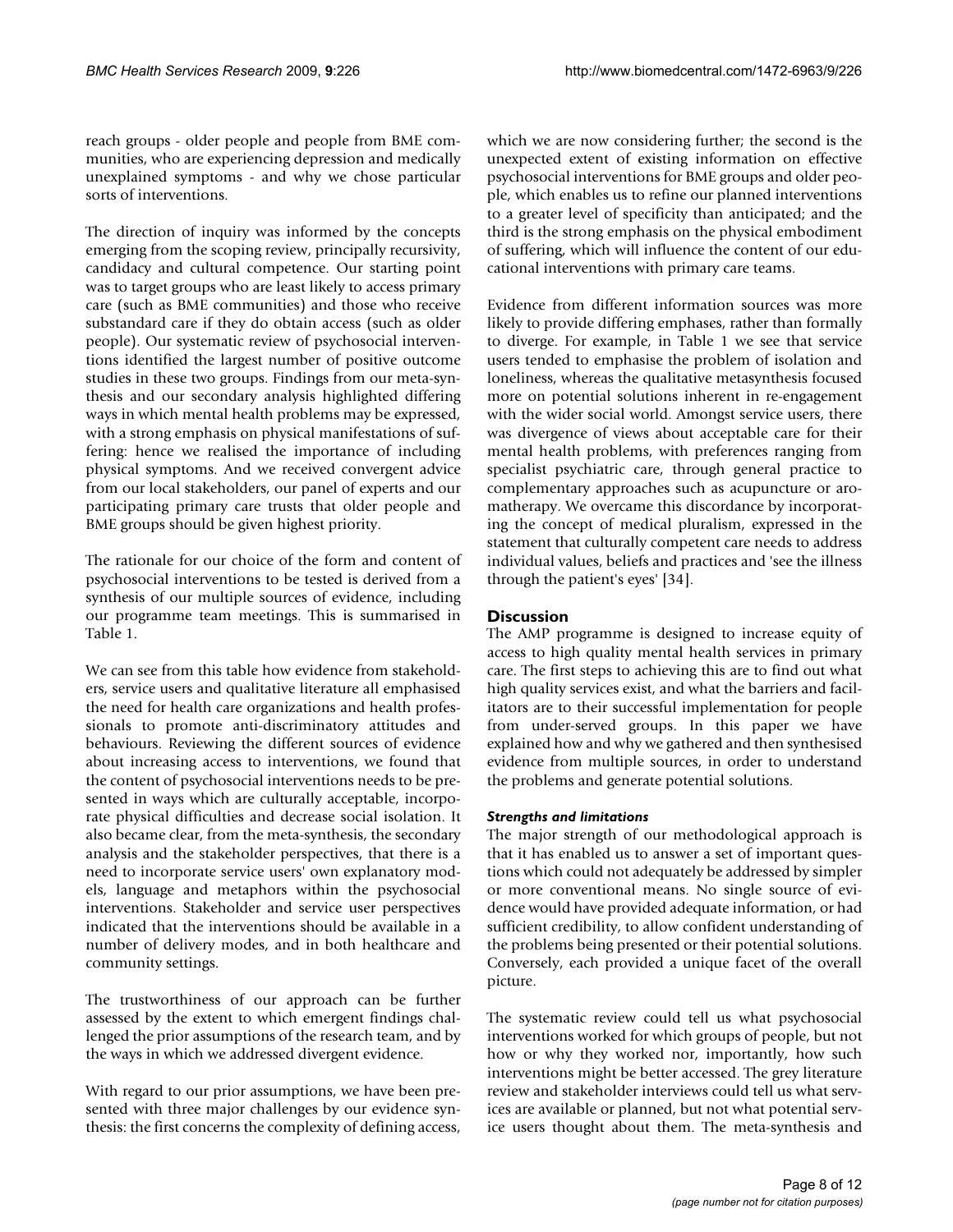| <b>Source of Evidence</b>                    | How to make the<br>intervention<br>acceptable                                                                                                                                                                                             | How to make the<br>intervention<br>accessible                                                                       | <b>Evidence base</b>                                                                                                                                                                                                   | Who should be<br>involved in the<br>delivery                                                                                | <b>Service</b><br>considerations                                                                                                                               |
|----------------------------------------------|-------------------------------------------------------------------------------------------------------------------------------------------------------------------------------------------------------------------------------------------|---------------------------------------------------------------------------------------------------------------------|------------------------------------------------------------------------------------------------------------------------------------------------------------------------------------------------------------------------|-----------------------------------------------------------------------------------------------------------------------------|----------------------------------------------------------------------------------------------------------------------------------------------------------------|
| <b>Systematic review</b>                     |                                                                                                                                                                                                                                           | People can benefit<br>from existing<br>interventions                                                                | Consistent evidence<br>that older people<br>could benefit from<br>various psychological<br>treatments; and<br>evidence that<br>modified psychological<br>treatments may be<br>effective for people<br>from BME groups. |                                                                                                                             |                                                                                                                                                                |
| <b>Grey literature</b>                       | Focus on the<br>individual not the<br>condition<br>Culturally appropriate<br>Interventions should<br>work to normalise<br>mental health and<br>recalibrate the<br>boundaries between<br>mental health, physical<br>health and social life | Reaching out to the<br>community<br>Collaborative working<br>Users need<br>information on how<br>to access services |                                                                                                                                                                                                                        | Advocacy to help<br>people navigate their<br>way through the<br>service                                                     | Low intensity and<br>social support<br>Services should be<br>bottom up                                                                                         |
| <b>Stakeholder</b><br>perspective            | Communicative,<br>flexible, holistic,<br>integral, positive,<br>proactive, responsive                                                                                                                                                     |                                                                                                                     |                                                                                                                                                                                                                        |                                                                                                                             |                                                                                                                                                                |
| Secondary analysis<br>of qualitative data    | Pluralistic, adaptive,<br>holistic, resonant and<br>socially conscious<br>Somatisation of<br>mental suffering<br>Cultural sensitivity<br>Use of metaphors and<br>individuals<br>explanatory models                                        | Stigma prevents<br>access and help<br>seeking                                                                       |                                                                                                                                                                                                                        |                                                                                                                             | Social deprivation and<br>isolation<br>Improving availability<br>and reach-ability;<br>understanding and<br>improving experience<br>and expectation of<br>care |
| Service-user<br>perspectives                 | Isolation and<br>loneliness<br>Decreasing stigma                                                                                                                                                                                          | Lack of knowledge<br>about available<br>services                                                                    |                                                                                                                                                                                                                        |                                                                                                                             | Lack of compassion<br>and communication<br>from health<br>professionals                                                                                        |
| <b>Qualitative review-</b><br>Meta synthesis | Reengagement with<br>the wider social world<br>Use of diagnostic<br>labels may be counter<br>productive<br>Build on current<br>strengths                                                                                                  | Information to make<br>informed choices                                                                             |                                                                                                                                                                                                                        | Respect and interest<br>in culture                                                                                          | Willingness by health<br>professionals to<br>understand service<br>users views of<br>themselves                                                                |
| <b>Conclusions drawn</b><br>on Synthesis day | Working with<br>patients' explanatory<br>models<br>Focus on both<br>psychological and<br>social issues                                                                                                                                    | Signposting to<br>relevant services<br>Culturally acceptable<br>Variable site delivery<br>Multi delivery system     | Evidence-based<br>psychological<br>interventions                                                                                                                                                                       | Community<br>'champions'<br>Understanding of local<br>services and referral<br>criteria<br>Peer-led and<br>professional-led |                                                                                                                                                                |

#### **Table 1: Evidence for content of psycho-social interventions relating to older people and BME communities**

secondary analysis could tell us about actual and potential service users' views on the formulation of mental health problems and on the services that might meet their needs, but were restricted by the issues they primarily sought to address. The interviews with actual and potential service users then enabled us to fill gaps in knowledge. Finally, our processes of evidence synthesis and refinement,

involving several iterations between the AMP team, stakeholders, service users and external experts, were focused towards the development of an acceptable and credible intervention strategy. We consider our comprehensive methodological approach to be particularly useful in circumstances such as this, when substantial uncertainty exists regarding not just the range of possible solutions to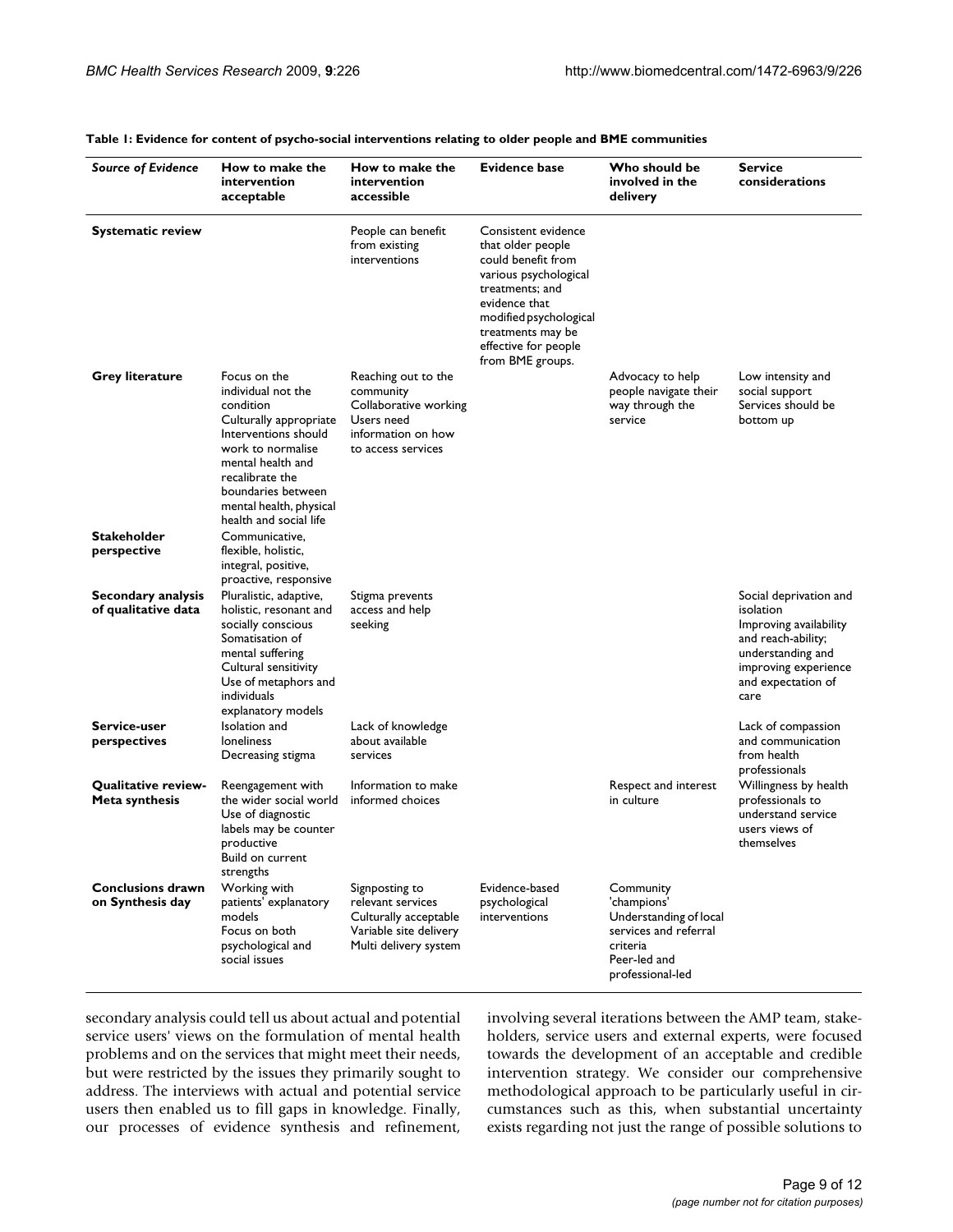a given health problem, but also regarding the nature and presentation of the health problem itself.

There are also indirect advantages to the extensive methods we used, for example the enhancement of skills within the research team, and developing links with local services and stakeholders.

Such a complex approach to evidence gathering and synthesis does have its limitations. First, our aim to examine the needs of a wide range of hard-to-access groups, within and amongst which there is considerable diversity of demands and expectations, has an inherent tendency to generate solutions which are generic rather than specific. Second, it was not possible to for all the objectives of all our evidence- gathering strands to be fully realised: our grey literature review, for example, was limited by the willingness of service providers to respond to our requests; and our accesss to interviews with Polish service users was more limited than anticipated. Third, we are aware of the complexities of gathering information from stakeholders, who may act as brokers and filters of information from their communities, effectively censoring information they deem inappropriate to share with outsiders [41]. Fourth, there remains the risk that, despite all the external advice and review procedures built into this process, the perspectives and prejudices of the AMP team may have exerted undue influence on the conclusions and consequent outcomes.

#### *Implications*

We believe that our comprehensive approach to evidence gathering and synthesis is unique, and could be seen as a gold standard method for informing the design of new complex interventions. While other research groups have successfuly synthesised quantitative and qualitative sources of research evidence, and incorporated consensus procedures to identify key interventions [20-24], we are not aware of previous examples of research teams including stakeholder and service-user perspectives within their development stage in the integrated, synergistic manner achieved here. We commend our methodological approach to others planning innovative, research-based complex interventions in health care, particularly where both the health problem under consideration and the possible solutions to it are subject to heterogeneity of understanding and interpretation.

We will separately publish papers reporting the main findings from this process of evidence generation and synthesis. We will use the results of this process to test interventions which have relevance to our exemplar groups. This intervention phase will be based on the three previously mentioned linked domains of community engagement, primary care quality and sensitised psychosocial interventions. All chosen interventions will be subjected to rigorous evaluation. We will deploy a range of suitable methodologies, including case-control, beforeand-after and qualitative designs, to examine uptake, acceptability, satisfaction, knowledge and understanding on the part of both providers and users of services. Finally, we will move from experimentation to implementation, and test new strategies to enable the successful dissemination into routine practice [42,43] of those interventions which have demonstrable acceptability and efficacy.

As with the MRC's guidance on developing and evaluating complex interventions [44] questions must remain about the ultimate value of such an exhaustive approach to evidence gathering and synthesis. It will not be clear after a single application whether all this work was worthwhile, in terms of both time and money, or whether it might have been possible to do it much more efficiently. The test will be the quality of the insights generated from the research programme, and the acceptability and effectiveness of the interventions developed within the programme.

## **Conclusions**

We already have a good understanding of what works in primary care mental health for the general population. The AMP programme has developed a set of methods which link that knowledge with what is known about barriers to access for under-served groups, integrating scientific understanding with the perspectives of stakeholders and service users and carers, in order to propose creative new ways to meet the specific needs of members of underserved groups.

Our programme brings together previously separate streams of research and development activity. In so doing it reduces duplication of effort and enables synergies. Lessons can thus more readily be learned about effective research and clinical methods and their dissemination into routine practice. In addition to the intrinsic value of our programme's content to the priorities and needs of the UK's National Health Service, it may serve as a model for co-operation between health service and academic institutions in the successful prosecution of primary care research and development activities, and as a basis on which universities may engage ethically and effectively with their local communities [45].

#### **Abbreviations**

AMP: Improving Access to Mental Health in Primary Care; ASSIA: Applied Social Science Index and Abstracts; BME: black and minority ethnic; CINAHL: Cumulative Index to Nursing and Allied Health Literature; DARE: Database of Abstracts of Reviews of Effects; EMBASE: Exerpta Medica Database; EPOC: Effective Practice and Organisation of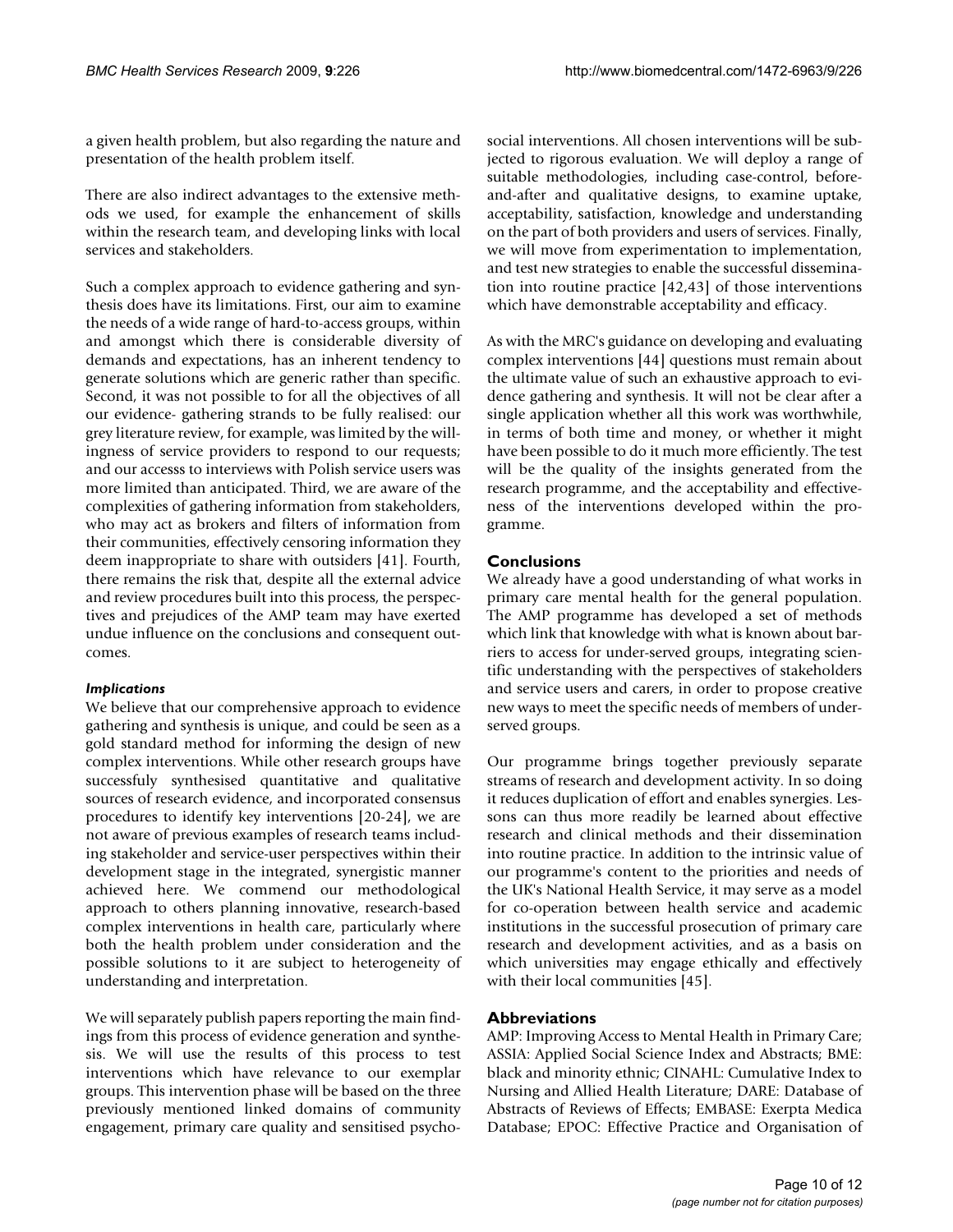Care; IRAS: Integrated Research Application System; MUS: medically unexplained symptoms; RCT: randomised controlled trial; WoK: Web of Knowledge.

#### **Competing interests**

The authors declare that they have no competing interests.

#### **Authors' contributions**

CD and LG conceived the study, and designed the research in collaboration with all the other authors. PB conducted the scoping review with HB, and the systematic review with SA. JL and MK contributed to refinement of the scoping review and its translation into research methods of subsequent phases. JL, LG and AR undertook the metasynthesis. CCG, PC, SE, DH and MK conducted and analysed the stakeholder and service user contributions. DH and AC conducted the grey literature review. MK and CCG led the secondary data analysis. WW, MK, JL, DH and KL led the intervention planning sub-groups. CD drafted the manuscript. All authors read and approved the final manuscript.

The AMP group is composed of people who supported the research but did not contribute directly to this paper: Dawn Edge, Margaret Goddard, Christina Ireland, Nicky Lidbetter, Rosalind McNally, Rajan Madhok, Gabrielle Marr, Sarah Peters, Joanne Reeve and Katherine Rowley

#### **Acknowledgements**

The study was financially supported by National Institute for Health Research Programme Grant 0606-1071. We are grateful to all the stakeholders and service users, and to the panel of national and international experts, for offering us their time, advice and opinions. We are also grateful to Donald Nease and Vikram Patel for their comments on an earlier version of this paper.

#### **References**

- 1. WHO International Consortium in Psychiatric Epidemiology: **[Cross](http://www.ncbi.nlm.nih.gov/entrez/query.fcgi?cmd=Retrieve&db=PubMed&dopt=Abstract&list_uids=10885160)[national comparisons of the prevalences and correlates of](http://www.ncbi.nlm.nih.gov/entrez/query.fcgi?cmd=Retrieve&db=PubMed&dopt=Abstract&list_uids=10885160) [mental disorders.](http://www.ncbi.nlm.nih.gov/entrez/query.fcgi?cmd=Retrieve&db=PubMed&dopt=Abstract&list_uids=10885160)** *Bull WHO* 2000, **78:**413-26.
- 2. Murray CJL, Lopez AD: *The Global Burden of Disease* Boston, Mass.,: World Health Organization and Harvard University Press; 1996.
- 3. Social Exclusion Unit: *Mental health and social exclusion* London, Office of the Deputy Prime Minister; 2004.
- 4. Layard R: **[The case for psychological treatment centres.](http://www.ncbi.nlm.nih.gov/entrez/query.fcgi?cmd=Retrieve&db=PubMed&dopt=Abstract&list_uids=16644834)** *BMJ* 2006, **332:**1030-2.
- 5. National Institute for Clinical Excellence: *Depression: Management of Depression in Primary and Secondary Care. Clinical Guideline 23* London, British Psychological Society and Gaskell; 2004.
- 6. Gilbody S, Whitty P, Grimshaw J, Thomas R: **[Educational and](http://www.ncbi.nlm.nih.gov/entrez/query.fcgi?cmd=Retrieve&db=PubMed&dopt=Abstract&list_uids=12813120) [Organizational Interventions to Improve the Management](http://www.ncbi.nlm.nih.gov/entrez/query.fcgi?cmd=Retrieve&db=PubMed&dopt=Abstract&list_uids=12813120) [of Depression in Primary Care: A Systematic Review.](http://www.ncbi.nlm.nih.gov/entrez/query.fcgi?cmd=Retrieve&db=PubMed&dopt=Abstract&list_uids=12813120)** *JAMA* 2003, **289:**3145-51.
- Richards A, Barkham M, Jane C, Richards D, Williams C, Heywood P: **PHASE: a randomised, controlled trial of supervised selfhelp cognitive behavioural therapy in primary care.** *Br J Gen Practice* 2003, **53:**764-70.
- 8. Araya R, Rojas G, Fritsch R, Gaete J, Rojas M, Simon G, Peters TJ: **[Treating depression in primary care in low-income women](http://www.ncbi.nlm.nih.gov/entrez/query.fcgi?cmd=Retrieve&db=PubMed&dopt=Abstract&list_uids=12660056) [in Santiago, Chile: a randomised controlled trial.](http://www.ncbi.nlm.nih.gov/entrez/query.fcgi?cmd=Retrieve&db=PubMed&dopt=Abstract&list_uids=12660056)** *Lancet* 2003, **361:**995-1000.
- 9. Salmon P, Dowrick CF, Ring A, Humphris GM: **Voiced but unheard agendas: qualitative analysis of the psychosocial cues that**

**patients with unexplained symptoms present to general practitioners.** *Br J Gen Practice* 2004, **54:**171-6.

- 10. Husain MI, Waheed W, Husain N: **[Self-harm in British South](http://www.ncbi.nlm.nih.gov/entrez/query.fcgi?cmd=Retrieve&db=PubMed&dopt=Abstract&list_uids=16716216) [Asian women: psychosocial correlates and strategies for pre](http://www.ncbi.nlm.nih.gov/entrez/query.fcgi?cmd=Retrieve&db=PubMed&dopt=Abstract&list_uids=16716216)[vention.](http://www.ncbi.nlm.nih.gov/entrez/query.fcgi?cmd=Retrieve&db=PubMed&dopt=Abstract&list_uids=16716216)** *Ann Gen Psychiatry* 2006, **5:**7.
- 11. Fazel M, Wheeler J, Danesh J: **[Prevalence of serious mental dis](http://www.ncbi.nlm.nih.gov/entrez/query.fcgi?cmd=Retrieve&db=PubMed&dopt=Abstract&list_uids=15823380)[order in 7000 refugees resettled in western countries: a sys](http://www.ncbi.nlm.nih.gov/entrez/query.fcgi?cmd=Retrieve&db=PubMed&dopt=Abstract&list_uids=15823380)[tematic review.](http://www.ncbi.nlm.nih.gov/entrez/query.fcgi?cmd=Retrieve&db=PubMed&dopt=Abstract&list_uids=15823380)** *Lancet* 2005, **365:**1309-14.
- 12. Bhui K, Shanahan L, Harding G: **[Homelessness and mental illness:](http://www.ncbi.nlm.nih.gov/entrez/query.fcgi?cmd=Retrieve&db=PubMed&dopt=Abstract&list_uids=16615247) [a literature review and a qualitative study of perceptions of](http://www.ncbi.nlm.nih.gov/entrez/query.fcgi?cmd=Retrieve&db=PubMed&dopt=Abstract&list_uids=16615247) [the adequacy of care.](http://www.ncbi.nlm.nih.gov/entrez/query.fcgi?cmd=Retrieve&db=PubMed&dopt=Abstract&list_uids=16615247)** *Int J Soc Psychiatry* 2006, **52:**152-65.
- 13. Gowers S, Bryant-Waugh R: **[Management of child and adoles](http://www.ncbi.nlm.nih.gov/entrez/query.fcgi?cmd=Retrieve&db=PubMed&dopt=Abstract&list_uids=14959803)[cent eating disorders: the current evidence base and future](http://www.ncbi.nlm.nih.gov/entrez/query.fcgi?cmd=Retrieve&db=PubMed&dopt=Abstract&list_uids=14959803) [directions.](http://www.ncbi.nlm.nih.gov/entrez/query.fcgi?cmd=Retrieve&db=PubMed&dopt=Abstract&list_uids=14959803)** *J Child Psychol Psychiatry* 2004, **45:**63-83.
- 14. Chew-Graham C, Baldwin R, Burns A: **[Treating depression in](http://www.ncbi.nlm.nih.gov/entrez/query.fcgi?cmd=Retrieve&db=PubMed&dopt=Abstract&list_uids=15271803) [later life.](http://www.ncbi.nlm.nih.gov/entrez/query.fcgi?cmd=Retrieve&db=PubMed&dopt=Abstract&list_uids=15271803)** *BMJ* 2004, **329:**181-2.
- 15. Lloyd-Williams M: **[Depression: the hidden symptom in](http://www.ncbi.nlm.nih.gov/entrez/query.fcgi?cmd=Retrieve&db=PubMed&dopt=Abstract&list_uids=14645605) [advanced cancer.](http://www.ncbi.nlm.nih.gov/entrez/query.fcgi?cmd=Retrieve&db=PubMed&dopt=Abstract&list_uids=14645605)** *J Roy Soc Med* 2003, **96:**577-81.
- 16. Shiels C, Gabbay MB, Ford FM: **Patient factors associated with duration of certified sickness absence and transition to longterm incapacity.** *Br J Gen Practice* 2004, **54:**86-91.
- 17. Peters S, Rogers A, Salmon P, Gask L, Dowrick C, Towey M, Clifford R, Morriss R: **[What do patients choose to tell their doctors?](http://www.ncbi.nlm.nih.gov/entrez/query.fcgi?cmd=Retrieve&db=PubMed&dopt=Abstract&list_uids=19089505) [Qualitative analysis of potential barriers to reattributing](http://www.ncbi.nlm.nih.gov/entrez/query.fcgi?cmd=Retrieve&db=PubMed&dopt=Abstract&list_uids=19089505) [medically unexplained symptoms.](http://www.ncbi.nlm.nih.gov/entrez/query.fcgi?cmd=Retrieve&db=PubMed&dopt=Abstract&list_uids=19089505)** *J Gen Intern Med* 2009, **24:**443-449.
- 18. National Institute for Clinical Excellence: *Eating disorders: Core interventions in the treatment and management of anorexia nervosa, bulimia nervosa and related eating disorders* London, The National Collaborating Centre for Mental Health; 2004.
- 19. Chew-Graham C, Bashir C, Chantler K, Burman E, Batsleer J: **[South](http://www.ncbi.nlm.nih.gov/entrez/query.fcgi?cmd=Retrieve&db=PubMed&dopt=Abstract&list_uids=12390220) [Asian women, psychological distress and self-harm: lessons](http://www.ncbi.nlm.nih.gov/entrez/query.fcgi?cmd=Retrieve&db=PubMed&dopt=Abstract&list_uids=12390220) [for primary care trusts.](http://www.ncbi.nlm.nih.gov/entrez/query.fcgi?cmd=Retrieve&db=PubMed&dopt=Abstract&list_uids=12390220)** *Health Soc Care Community* 2002, **10:**339-47.
- 20. Dixon-Woods M, Agarwal S, Jones D, Young B, Sutton A: **[Synthesis](http://www.ncbi.nlm.nih.gov/entrez/query.fcgi?cmd=Retrieve&db=PubMed&dopt=Abstract&list_uids=15667704)[ing qualitative and quantitative evidence: a review of possi](http://www.ncbi.nlm.nih.gov/entrez/query.fcgi?cmd=Retrieve&db=PubMed&dopt=Abstract&list_uids=15667704)[ble methods.](http://www.ncbi.nlm.nih.gov/entrez/query.fcgi?cmd=Retrieve&db=PubMed&dopt=Abstract&list_uids=15667704)** *J Health Serv Res Policy* 2005, **10:**45-53.
- 21. Robinson L, Francis J, James P, Tindle N, Greenwell K, Rodgers H: **[Caring for carers of people with stroke: developing a com](http://www.ncbi.nlm.nih.gov/entrez/query.fcgi?cmd=Retrieve&db=PubMed&dopt=Abstract&list_uids=16119413)plex intervention following the Medical Research Council [framework.](http://www.ncbi.nlm.nih.gov/entrez/query.fcgi?cmd=Retrieve&db=PubMed&dopt=Abstract&list_uids=16119413)** *Clin Rehabil* 2005, **19:**560-71.
- 22. Richards DA, Lankshear AJ, Fletcher J, Rogers A, Barkham M, Bower P, Gask L, Gilbody S, Lovell K: **[Developing a U.K. protocol for](http://www.ncbi.nlm.nih.gov/entrez/query.fcgi?cmd=Retrieve&db=PubMed&dopt=Abstract&list_uids=16814628) [collaborative care: a qualitative study.](http://www.ncbi.nlm.nih.gov/entrez/query.fcgi?cmd=Retrieve&db=PubMed&dopt=Abstract&list_uids=16814628)** *Gen Hosp Psychiatry* 2006, **28:**296-305.
- 23. Al-Janabi H, Coast J, Flynn T: **[What do people value when they](http://www.ncbi.nlm.nih.gov/entrez/query.fcgi?cmd=Retrieve&db=PubMed&dopt=Abstract&list_uids=18436359) [provide unpaid care for an older person? A meta-ethnogra](http://www.ncbi.nlm.nih.gov/entrez/query.fcgi?cmd=Retrieve&db=PubMed&dopt=Abstract&list_uids=18436359)[phy with interview follow-up.](http://www.ncbi.nlm.nih.gov/entrez/query.fcgi?cmd=Retrieve&db=PubMed&dopt=Abstract&list_uids=18436359)** *Soc Sci Med* 2008, **67:**111-121.
- 24. Lovell K, Bower P, Richards D, Barkham M, Sibbald B, Roberts C, Davies L, Rogers A, Gellatly J, Hennessy S: **[Developing guided self](http://www.ncbi.nlm.nih.gov/entrez/query.fcgi?cmd=Retrieve&db=PubMed&dopt=Abstract&list_uids=19025646)[help for depression using the Medical Research Council com](http://www.ncbi.nlm.nih.gov/entrez/query.fcgi?cmd=Retrieve&db=PubMed&dopt=Abstract&list_uids=19025646)plex interventions framework: a description of the modelling phase and results of an exploratory randomised controlled [trial.](http://www.ncbi.nlm.nih.gov/entrez/query.fcgi?cmd=Retrieve&db=PubMed&dopt=Abstract&list_uids=19025646)** *BMC Psychiatry* 2008, **8:**91.
- 25. **AMP home page** [[http://www.liverpool.ac.uk/amp\]](http://www.liverpool.ac.uk/amp)
- 26. Watters C: **[Emerging paradigms in the mental health care of](http://www.ncbi.nlm.nih.gov/entrez/query.fcgi?cmd=Retrieve&db=PubMed&dopt=Abstract&list_uids=11327142) [refugees.](http://www.ncbi.nlm.nih.gov/entrez/query.fcgi?cmd=Retrieve&db=PubMed&dopt=Abstract&list_uids=11327142)** *Soc Sci Med* 2001, **52:**1709-18.
- 27. Greenhalgh T, Robert G, Macfarlane F, Bate P, Kyriakidou O, Peacock R: **[Storylines of research in diffusion of innovation: a meta](http://www.ncbi.nlm.nih.gov/entrez/query.fcgi?cmd=Retrieve&db=PubMed&dopt=Abstract&list_uids=15893056)[narrative approach to systematic review.](http://www.ncbi.nlm.nih.gov/entrez/query.fcgi?cmd=Retrieve&db=PubMed&dopt=Abstract&list_uids=15893056)** *Soc Sci Med* 2005, **61:**417-30.
- 28. Alderson P, Bero L, Eccles M: *Effective Practice and Organisation of Care Group (Cochrane Collaborative Review Groups)* London, John Wiley and Sons; 2005.
- 29. Rogers A, Kennedy A, Nelson E, Robinson A: **[Uncovering the lim](http://www.ncbi.nlm.nih.gov/entrez/query.fcgi?cmd=Retrieve&db=PubMed&dopt=Abstract&list_uids=15611205)[its of patient-centeredness: implementing a self-manage](http://www.ncbi.nlm.nih.gov/entrez/query.fcgi?cmd=Retrieve&db=PubMed&dopt=Abstract&list_uids=15611205)[ment trial for chronic illness.](http://www.ncbi.nlm.nih.gov/entrez/query.fcgi?cmd=Retrieve&db=PubMed&dopt=Abstract&list_uids=15611205)** *Qual Health Res* 2005, **15:**224-239.
- Biddle L, Donovan J, Gunnell D, Sharp D: [Young adults' percep](http://www.ncbi.nlm.nih.gov/entrez/query.fcgi?cmd=Retrieve&db=PubMed&dopt=Abstract&list_uids=17132380)**[tions of GPs as a help source for mental distress: a qualitative](http://www.ncbi.nlm.nih.gov/entrez/query.fcgi?cmd=Retrieve&db=PubMed&dopt=Abstract&list_uids=17132380) [study.](http://www.ncbi.nlm.nih.gov/entrez/query.fcgi?cmd=Retrieve&db=PubMed&dopt=Abstract&list_uids=17132380)** *Br J Gen Pract* 2006, **56:**924-931.
- 31. Dixon-Woods M, Kirk D, Agarwal S: *Vulnerable groups and access to health care: a critical interpretive synthesis* London, National Co-ordinating Centre for NHS Service Delivery and Organisation; 2005.
- 32. Lakes K, Lopez S, Garro L: **Cultural competence and psychotherapy: applying anthropologically informed conceptions of**